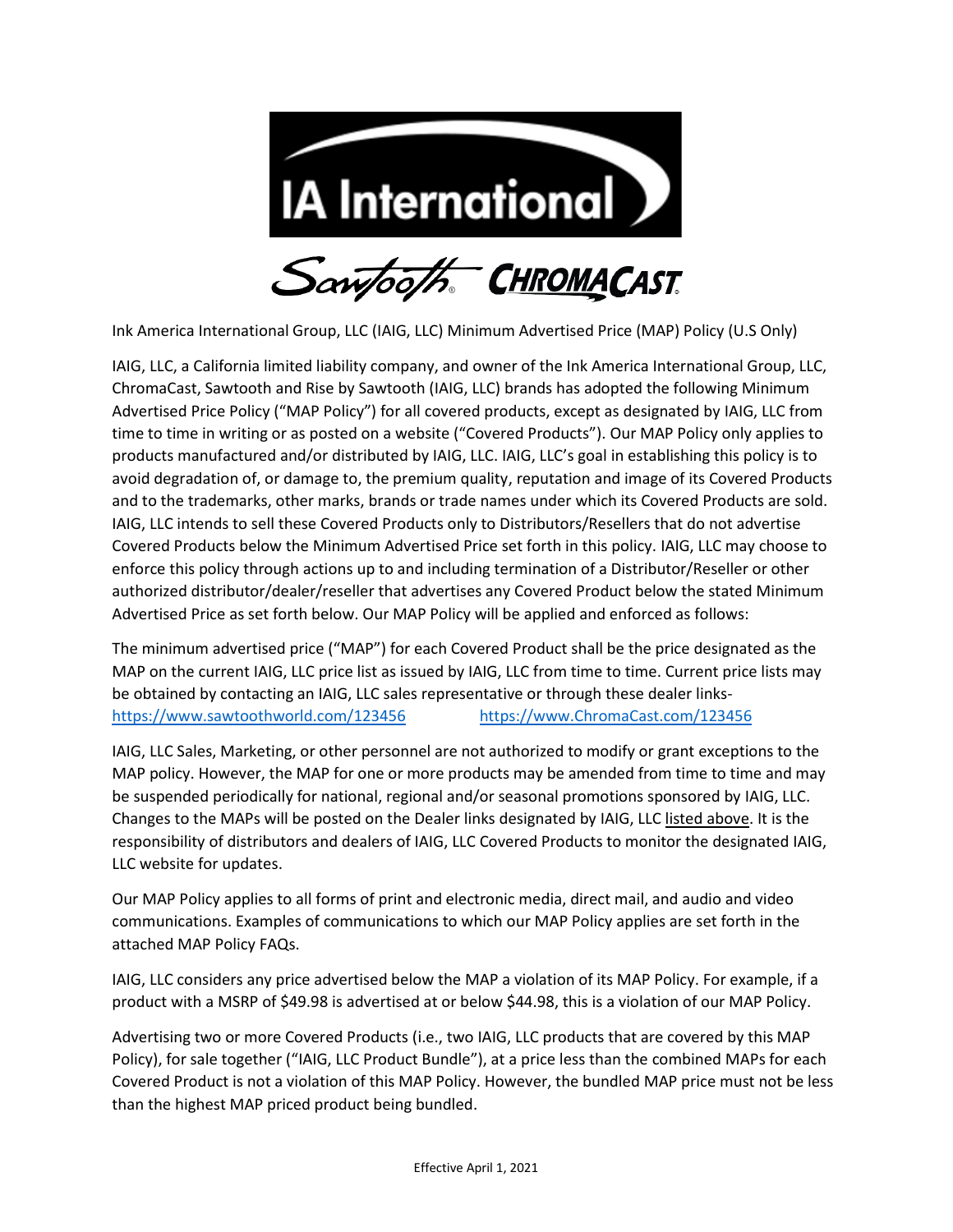For example, when bundling accessories with a guitar that has a MAP of \$199.98 or higher, the new bundled price must not be lower than the MAP price of the Guitar (or the highest Map priced product in the bundle). IAIG, LLC reserves the right to issue MAP Policy modifications that apply specifically to IAIG, LLC Product Bundles

IAIG, LLC reserves the right to modify, suspend, or cancel our MAP Policy, or modify any or all MAPs at any time. IAIG, LLC will provide notice of any such modifications, suspension, or cancellations on the designated IAIG, LLC website. It is the responsibility of each member of IAIG, LLC's distribution/dealer/reseller network to monitor the IAIG, LLC designated website for updates.

If a dealer with multiple store locations violates this MAP policy at any one store location, or on any associated website, then IAIG, LLC will consider this to be a violation of the dealer as a whole.

If a dealer advertises prices below those required by this MAP Policy, sanctions will be unilaterally imposed by IAIG, LLC, including but not limited to one or more of the following actions:

## Consequences of Policy Violations

Under the Policy, IAIG LLC reserves the right to examine any Reseller Product being advertised for compliance with the Policy.

A violation of this Policy means advertising a particular IAIG, LLC Product at a price lower than the one depicted for that Product.

FIRST VIOLATION: Any Reseller of IAIG LLC Products who violates the Policy will be sent an email notice of the First Violation.

If the violation is not corrected within seventy-two (72) hours from when the email notice was sent, the Reseller will be subject to a Second Violation. IAIG, LLC will remove a First Violation if the Reseller cures the First Violation within seventy-two (72) hours from when the email notice was sent.

SECOND VIOLATION: Any Reseller who violates IAIG, LLC's Policy for a second time on an IAIG, LLC Product will be sent an email notice of a Second Violation. IAIG, LLC will remove a Second Violation if the Reseller cures the Second Violation within seventy-two (72) hours from when the email notice was sent. If Reseller does not cure the Second Violation within seventy-two (72 hours), the Reseller will be prohibited from advertising and selling the violating IAIG, LLC Product for forty-five (45) days, and IAIG LLC will cancel all pending orders for the Product and will refuse to accept any new orders from the Reseller for that Product.

IAIG, LLC will make all decisions concerning compliance with and enforcement of our MAP Policy unilaterally. Our MAP Policy is a unilateral declaration of policy by IAIG, LLC and does not reflect or constitute an agreement between IAIG LLC and any Distributor/Reseller, or any other person or entity, and by issuing this policy IAIG, LLC is not seeking any such agreement.